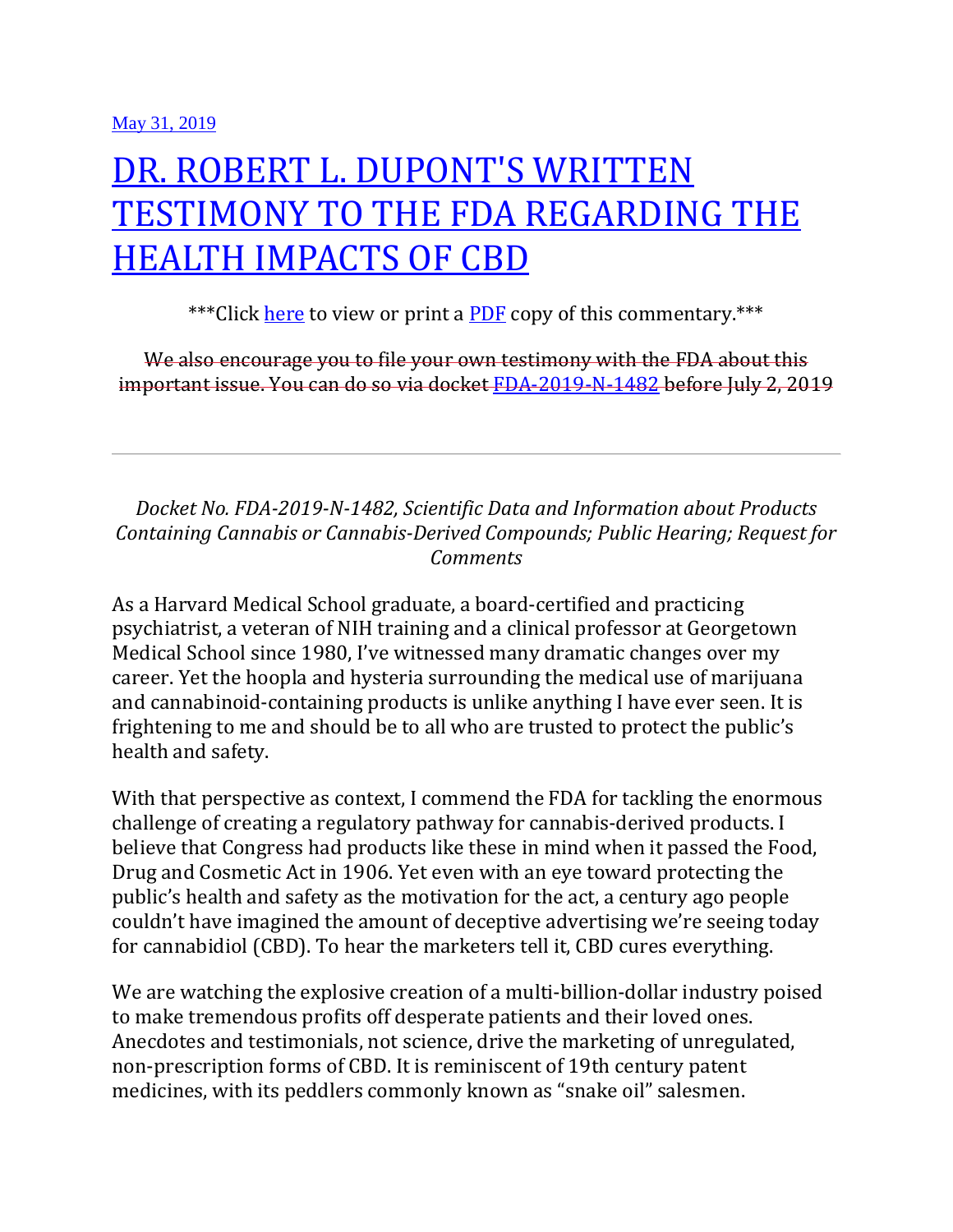## Regulation to Protect the Nation

Commercial interests are putting CBD into more products than anyone could have imagined. Most consumers touting the benefits of CBD based on anecdotal claims are experiencing a placebo response in the midst of a financially driven mass delusion. This is not the random placebo effect; people are taking these products with magical expectations. This delusion is contagious.

Today's CBD industry is sidestepping the great advances made over the past 113 years to subject health claims to careful investigation, providing accurate information to the public and ensuring the safety, efficacy and purity of healthrelated products. It is well known that CBD is going into myriad products because of the widespread and growing – the unprecedented – mystique associated with the substance. In the absence of meaningful regulation, CBD will pose a major threat to public health and safety. We appear to be at that dangerous point already.

The FDA must act. It's time to require CBD-product manufacturers making health claims to subject their products to robust pre-clinical and clinical trials, and ultimately submit their data to FDA for review and, if appropriate, clearance for marketing.

I recognize that opponents of regulation argue that if CBD-based products are made available only through a prescription, they will be expensive and more difficult to access. I agree. CBD products for medicinal use should not be cheap in terms of price and especially not manufacture. Patients and their clinicians have fought for and deserve the ability to rely upon the FDA's regulatory process and enforcement mechanisms when making decisions about what they ingest to improve their health and treat disease. We have a century of experience that shows the societal benefits of having an independent FDA safeguard the health of our society.

I enthusiastically support the development of cannabinoid-based medicines, but today, scientific support for using these unique chemicals for medical purposes is scant, outside of three FDA-approved drugs. At present, there are no robust clinical studies that demonstrate safety and efficacy, dosing guidelines don't exist and there are no standardized products to assess for concentration and purity. That's because every dose is different due to wide variations in the amounts of CBD, THC, other potentially active ingredients, additives, and toxins that are present in these products.